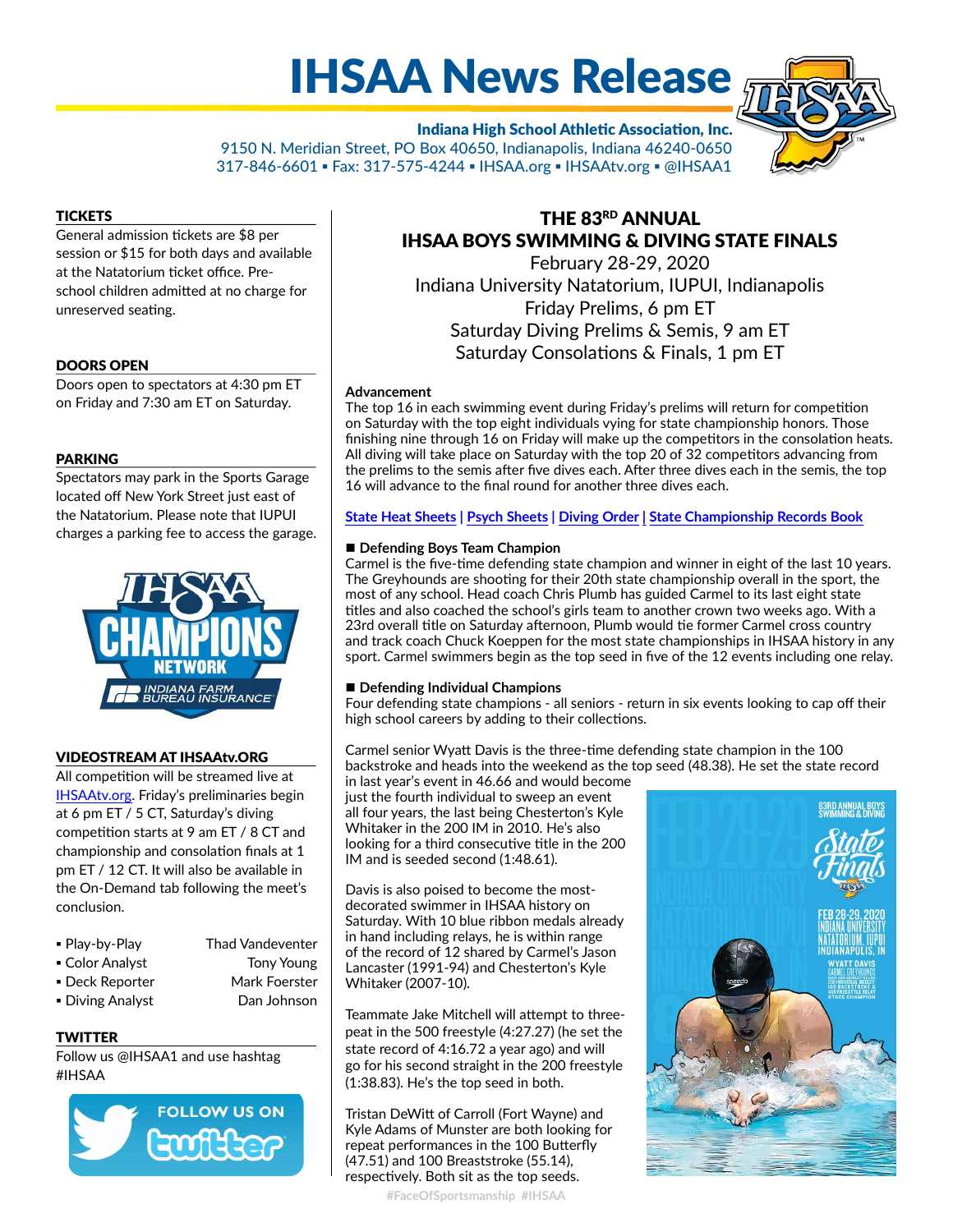#### NOTABLES

Eighty-one (81) schools and 527 student-athletes have qualified for this weekend's event. Sectionals began last week with 238 schools and 2,893 participants.

#### Top Seeds

- 200 Medley Relay: Munster 1:30.14
- 200 Freestyle: Jake Mitchell (12) Carmel 1:38.83
- 200 Individual Medley: Cameron Luarde (11) Homestead 1:48.56
- 50 Freestyle: Tristan DeWitt (12) Carroll (Fort Wayne) 20.34
- One Meter Diving: Samuel Bennett (11) Delta 573.65
- 100 Butterfly: Tristan DeWitt (12) Carroll (Fort Wayne) 47.51
- 100 Freestyle: Griffin Hadley (11) Carmel 45.06
- 500 Freestyle: Jake Mitchell (12) Carmel 4:27.27
- 200 Freestyle Relay: Carroll (Fort Wayne) 1:24.78
- 100 Backstroke: Wyatt Davis (12) Carmel 48.38
- 100 Breaststroke: Kyle Adams (12) Munster 55.14
- 400 Freestyle Relay: Carmel 3:06.86

Defending State Champions in Field (Individual Events)

- 200 Freestyle: Jake Mitchell (12) Carmel
- 200 Individual Medley: Wyatt Davis (12) Carmel
- 100 Butterfly: Tristan DeWitt (12) Carroll (Fort Wayne)
- 500 Freestyle: Jake Mitchell (12) Carmel
- 100 Backstroke: Wyatt Davis (12) Carmel (three-time defending champion)
- 100 Breaststroke: Kyle Adams (12) Munster

Other Former State Champions in Field (Individual Events) None

## Career State Championships by an

- Individual (Individual and Relay Events)
- 12: Jason Lancaster, Carmel, 1991-94 12: Kyle Whitaker, Chesterton, 2007-10
- 11: Grant Wieczorek, Carmel, 2001-04
- 10: Wyatt Davis, Carmel, 2017-19
- 9: Blake Pieroni, Chesterton, 2012-14
- 8: Conor Leehaug, Columbus North, 1997- 2000
- 8: Mike Reynolds, Carmel, 1993-95
- 8: Aaron Whitaker, Chesterton, 2013-14

#### State Championships Won by This Year's Participants (Individual and Relay Events) 10: Wyatt Davis (12) Carmel 7: Jake Mitchell (12) Carmel

#### SEYMOUR'S EDWARD JONES NAMED OUTSTANDING SWIMMING OFFICIAL

Edward Jones is the recipient of the 2020 Interscholastic Athletic Official Award for excellence in the sport of swimming.

Each year, the Indiana High School Athletic Association, in cooperation with the National Federation of **Interscholastic** Officials Association. recognizes and



honors an outstanding official in each sport during the school year. Officials selected for this distinction have gone above and beyond to serve their association, community, and the IHSAA. Each have shown exceptional qualities of leadership, dedication, and loyalty to their sport, our student-athletes, and their fellow officials.

2: Griffin Hadley (11) Carmel 2: Gus Rothrock (11) Carmel 1: Kyle Adams (12) Munster 1: Tristan DeWitt (12) Carroll (Fort Wayne) 1: William Kok (11) Carmel 1: Ryan Malicki (10) Carmel

#### Last Weekend's Sectional Champions

Blooomington North, Brownsburg, Carmel, Carroll (Fort Wayne), Chesterton, Concord, Crawfordsville, Delta, Evansville Memorial, Floyd Central, Franklin Community, Greenfield-Central, Hamilton Southeastern, Jasper, Munster, North Central (Indianapolis), Penn, Plainfield, Warsaw Community, Zionsville.

#### Active Consecutive Sectional Championships (thru last weekend) 35: Munster.

- 22: Chesterton.
- 13: Carmel, Warsaw.
- 10: Greenfield-Central, Zionsville.
- 8: Franklin Community.
- 7: Brownsburg.
- 6: Delta.
- 5: Floyd Central.

### Sectional Streaks/Droughts Ended

Munster became the first school to claim its 50th sectional championship last Saturday in a meet hosted by Lake Central. The Mustangs racked up 514.5 points to outdistance runner-up Crown Point (452) and the host Indians (402.5). It was Munster's 35th consecutive sectional title dating back to 1986, the longest string in boys swimming & diving.

He has been a licensed IHSAA swimming official for 22 years, and during his time with the IHSAA he has worked 25 boys and girls sectionals, ten (10) regionals and seven (7) state finals events. He is a member of the Mid-Hoosier Officials Association

Edward was selected for this honor by a committee representing the officials associations. In Indiana there are 24 associations made up of men and women who assist in providing wholesome, worthwhile, and healthy activities for the student athletes in our state. Statewide, there are more than 8,000 officials licensed by the IHSAA in 11 sports.

Jones has served as an IHSAA Clinician for five (5) years and was also a USA Swimming Official. He attended Indiana University and Carmel High School and now resides in Seymour with his wife Juvonda and two daughters, Jessica and Samantha.

Evansville Memorial won its first sectional title since 2014 and third overall on Saturday. The Tigers tallied 480 points to easily take honors over runner-up Boonville (348) and Evansville North (316). Castle, which had won five consecutive crowns finished fourth with 294 points.

Bloomington North won its first sectional crown since 2013 and 14th overall at the Columbus North Sectional last Saturday. The Cougars scored 448 points topping the runner-up host school with 398 and third-place rival Bloomington South with 375.

Most Consecutive Sectional Championships (thru last weekend) 35 by Munster (1986-present).

Top 10 Most Sectional Championships (thru last weekend)

- 50: Munster.
- 36: Columbus North.
- 33: Carmel.
- 29: South Bend Riley.
- 27: Center Grove, North Central (Indianapolis).
- 26: Hamilton Southeastern.
- 25: Castle, Chesterton, Kokomo.